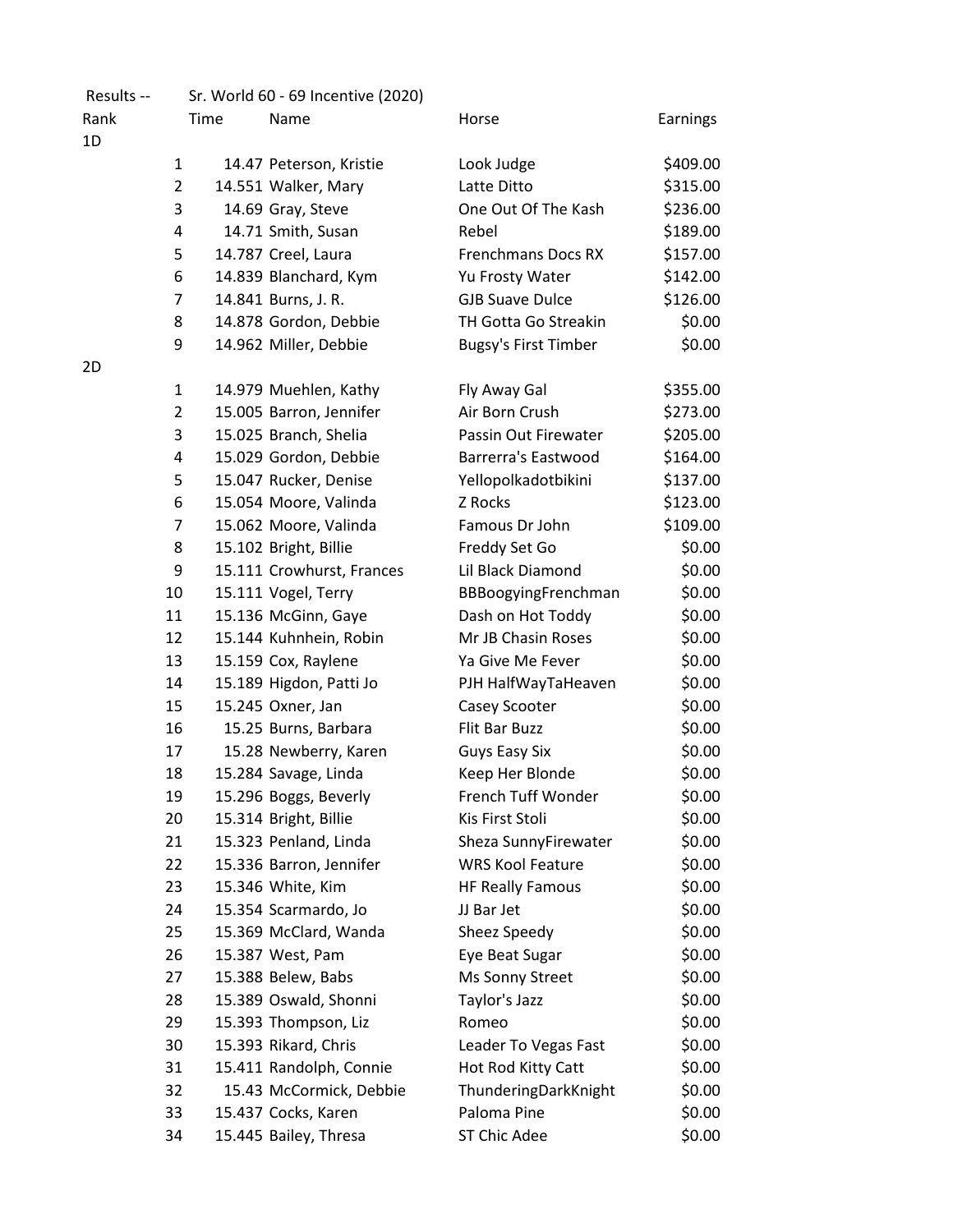| 35             | 15.446 Lunsford, Ronda      | <b>General Blazes Star</b>  | \$0.00   |
|----------------|-----------------------------|-----------------------------|----------|
| 36             | 15.446 Wright, Cindy        | <b>Tres Leche</b>           | \$0.00   |
| 37             | 15.451 Taylor, Janey        | <b>Two Natives</b>          | \$0.00   |
|                |                             |                             |          |
| $\mathbf{1}$   | 15.47 Taylor, Janey         | Roll Me A Bully             | \$248.00 |
| $\overline{2}$ | 15.486 Jones, Marilyn       | StreakinWhirlaway           | \$191.00 |
| 3              | 15.491 Gordon, Debbie       | Frosty'sRebelDually         | \$143.00 |
| 4              | 15.503 Bonham, Rose         | Bug N Up The Charts         | \$104.50 |
| 5              | 15.503 Micci, Lesa          | Too Intense Again           | \$104.50 |
| 6              | 15.513 Benton, Suzanne      | Naughty But Nice            | \$86.00  |
| 7              | 15.522 Powers, Bonnie       | Justmyluckystone            | \$76.00  |
| 8              | 15.531 Abrams, Dee          | Double Quick Peppy          | \$0.00   |
| 9              | 15.577 Kendall, Louise      | PT Famous Nick              | \$0.00   |
| 10             | 15.586 Willis, Patsy        | Hand Me the Cash            | \$0.00   |
| 11             | 15.607 Birkicht, Donnis     | Honor Master Leo            | \$0.00   |
| 12             | 15.611 Raulston, Michele    | <b>Frenchmans Glory</b>     | \$0.00   |
| 13             | 15.615 Ramage, Jennine      | Dasey May                   | \$0.00   |
| 14             | 15.634 Knotts, Terrie       | <b>BVLifesADance</b>        | \$0.00   |
| 15             | 15.643 Koetter, Edwyna      | Dream Colleen               | \$0.00   |
| 16             | 15.643 Oswald, Shonni       | <b>Stinson OnStitlz</b>     | \$0.00   |
| 17             | 15.645 Pickering, Jennie    | Justthecoronatalkin         | \$0.00   |
| 18             | 15.661 Paul, Melody         | Cash                        | \$0.00   |
| 19             | 15.678 Snelson, Ruby        | <b>TF FRENCHMANS Burner</b> | \$0.00   |
| 20             | 15.72 Oswald, Shonni        | Sheza Myah Poco Rose        | \$0.00   |
| 21             | 15.724 Vogel, Terry         | Imablueyedblondbitz         | \$0.00   |
| 22             | 15.733 Bailey, Thresa       | Honorable Firewater         | \$0.00   |
| 23             | 15.746 Konklin, Debbie      | <b>Extreme Cat</b>          | \$0.00   |
| 24             | 15.76 Vogel, Terry          | DinkyJetsFamous JR          | \$0.00   |
| 25             | 15.791 Fields, Shawn        | Neat Little Nina            | \$0.00   |
| 26             | 15.808 Guinn, Diane         | Iris Rum On Fire            | \$0.00   |
| 27             | 15.81 Board, Jacqueline     | JenSen                      | \$0.00   |
| 28             | 15.819 Roberts, Kay         | Miserys Reward              | \$0.00   |
| 29             | 15.86 Smith, Shannon        | <b>Busy Lacin Chex</b>      | \$0.00   |
| 30             | 15.865 Lousberg, Susan      | <b>Graves Slick Nickbar</b> | \$0.00   |
| 31             | 15.866 West, Sharon         | Little Dash Of Vodka        | \$0.00   |
| 32             | 15.867 Jones, Marilyn       | Gidget                      | \$0.00   |
| 33             | 15.921 Powell, Brenda       | <b>Stickem Man</b>          | \$0.00   |
| 34             | 15.926 Franks, Chris        | Chick N A Class             | \$0.00   |
| 35             | 15.946 McCormick, Debbie    | Sadie Geaux Seekum          | \$0.00   |
| 36             | 15.952 Whiteside, Andrea    | Separate Jetta              | \$0.00   |
| 37             | 15.971 Scarmardo, Jo        | What A Smooth Deal          | \$0.00   |
| 38             | 15.979 Smith, Beverley      | Flame N Hot                 | \$0.00   |
| 39             | 15.982 LeBarron, Naoma      | Amp It Up                   | \$0.00   |
| 40             | 15.995 Hankins, Billie Ruth | Im Souped Up                | \$0.00   |
| 41             | 16.021 Hales, Sherry        | <b>Streak At Night</b>      | \$0.00   |
| 42             | 16.03 Faulk, Debi           | Chonas Val                  | \$0.00   |
| 43             | 16.038 Koetter, Edwyna      | Shiner                      | \$0.00   |

3D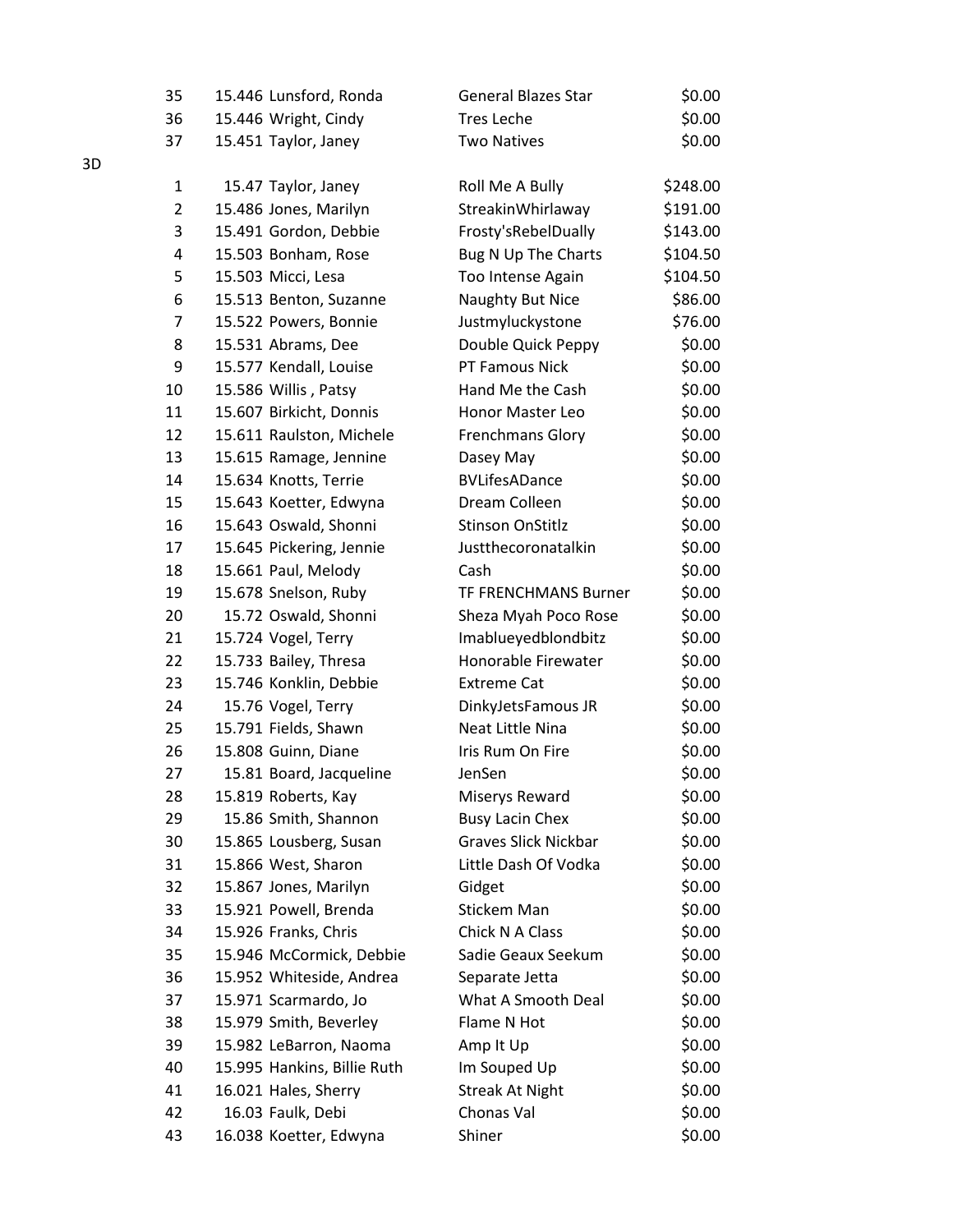| 44             | 16.054 Seffens, Larry         | Streakin Jule Bug           | \$0.00   |
|----------------|-------------------------------|-----------------------------|----------|
| 45             | 16.071 Wheeler, Belinda       | <b>LLP Susies Witch</b>     | \$0.00   |
| 46             | 16.105 Howell, Mary           | Kause No Trouble            | \$0.00   |
| 47             | 16.122 Sharrock, Kathy        | The Geeter                  | \$0.00   |
| 48             | 16.122 Tully-Looper, Margaret | Hands Oklahoma Boone        | \$0.00   |
| 49             | 16.14 Pulling, Stanley        | MS Bucks Blondre            | \$0.00   |
| 50             | 16.146 Hubler, Sandy          | Sunny C Lil Hickory         | \$0.00   |
| 51             | 16.178 Bruscato, Lee Ann      | Doc Len On                  | \$0.00   |
| 52             | 16.194 Miles, Sharon          | Blondi                      | \$0.00   |
| 53             | 16.252 Winkle, Jo Van         | OhWindy'sThreeBoots         | \$0.00   |
| 54             | 16.276 Feathers, Lynn         | Glo Spice Girl              | \$0.00   |
| 55             | 16.282 Bonham, Rose           | A Firey Bet                 | \$0.00   |
| 56             | 16.286 Crockett, Peg          | <b>Eddies Dash Array</b>    | \$0.00   |
| 57             | 16.302 Peacock, Steven        | Lakota lenas Gold           | \$0.00   |
| 58             | 16.303 South, Yvonne          | Cowtown Cattalack           | \$0.00   |
| 59             | 16.328 Lynn, Louise           | Senorita Merada             | \$0.00   |
| 60             | 16.357 Bonnema, Kasey         | <b>Matts King Bug</b>       | \$0.00   |
| 61             | 16.387 Oeder, Dale            | Mr. Flit To Kill            | \$0.00   |
| 62             | 16.452 Bouldin, Jackie        | GagesIndian                 | \$0.00   |
| 1              | 16.518 Turner, Kimber         | Stewie Dis Mofo             | \$194.00 |
| $\overline{2}$ | 16.539 Higdon, Patti Jo       | PJH Natives Junebug         | \$149.00 |
| 3              | 16.541 Tessmann, Vickie       | Chesters Full Of It         | \$112.00 |
| 4              | 16.555 Ramage, Jennine        | Ole Mans Decker Jet         | \$90.00  |
| 5              | 16.561 McGrew, Vicki          | <b>Haters Gonna Hate</b>    | \$75.00  |
| 6              | 16.605 Nale, Pamela           | Miss Poco Luna              | \$67.00  |
| 7              | 16.636 Tipton, Kathy          | Apache Joe Brown            | \$60.00  |
| 8              | 16.719 Higgins, Deb           | Ghost                       | \$0.00   |
| 9              | 16.725 Donnel, Lynnola        | My Easy Epic "Easy"         | \$0.00   |
| 10             | 16.753 Oeder, Dale            | MyMoneysOnBully             | \$0.00   |
| 11             | 16.922 West, Judy             | Smart Hickory Gun           | \$0.00   |
| 12             | 16.929 Cross, Valerie         | <b>Shadows Tiny Guy</b>     | \$0.00   |
| 13             | 16.953 Andrus, Alice          | <b>HK Dutchmans Sue</b>     | \$0.00   |
| 14             | 16.953 Whiteley, Brenda       | Jes Slinky                  | \$0.00   |
| 15             | 17.042 Snelson, Ruby          | Diva Advantage              | \$0.00   |
| 16             | 17.212 Martin, Pam            | Desperite Angel             | \$0.00   |
| 17             | 17.228 Tatkowski, Deb         | She Walks With Fire         | \$0.00   |
| 18             | 17.282 Turner, Kimber         | Tuff Little Bluesbar        | \$0.00   |
| 19             | 17.313 Whiteside, Andrea      | LB                          | \$0.00   |
| 20             | 17.52 Applebee, Brenda        | <b>Expressive Lucky Bug</b> | \$0.00   |
| 21             | 17.529 Norris, Johnette       | <b>Boot The Coyote</b>      | \$0.00   |
| 22             | 17.618 Cross, John            | Wanna BA Rebel              | \$0.00   |
| 23             | 17.622 Strickland, Lynn       | Lucille                     | \$0.00   |
| 24             | 17.993 Whiteley, Brenda       | Cisco                       | \$0.00   |
| 25             | 18.308 Middleton, Christine   | Cee Mr Hollywood            | \$0.00   |
| 26             | 18.466 Markus, Sissy          | <b>Eldon Barely Dunit</b>   | \$0.00   |
| 27             | 18.899 Vanornum, Jan          | Sks Captain Caliche         | \$0.00   |

4D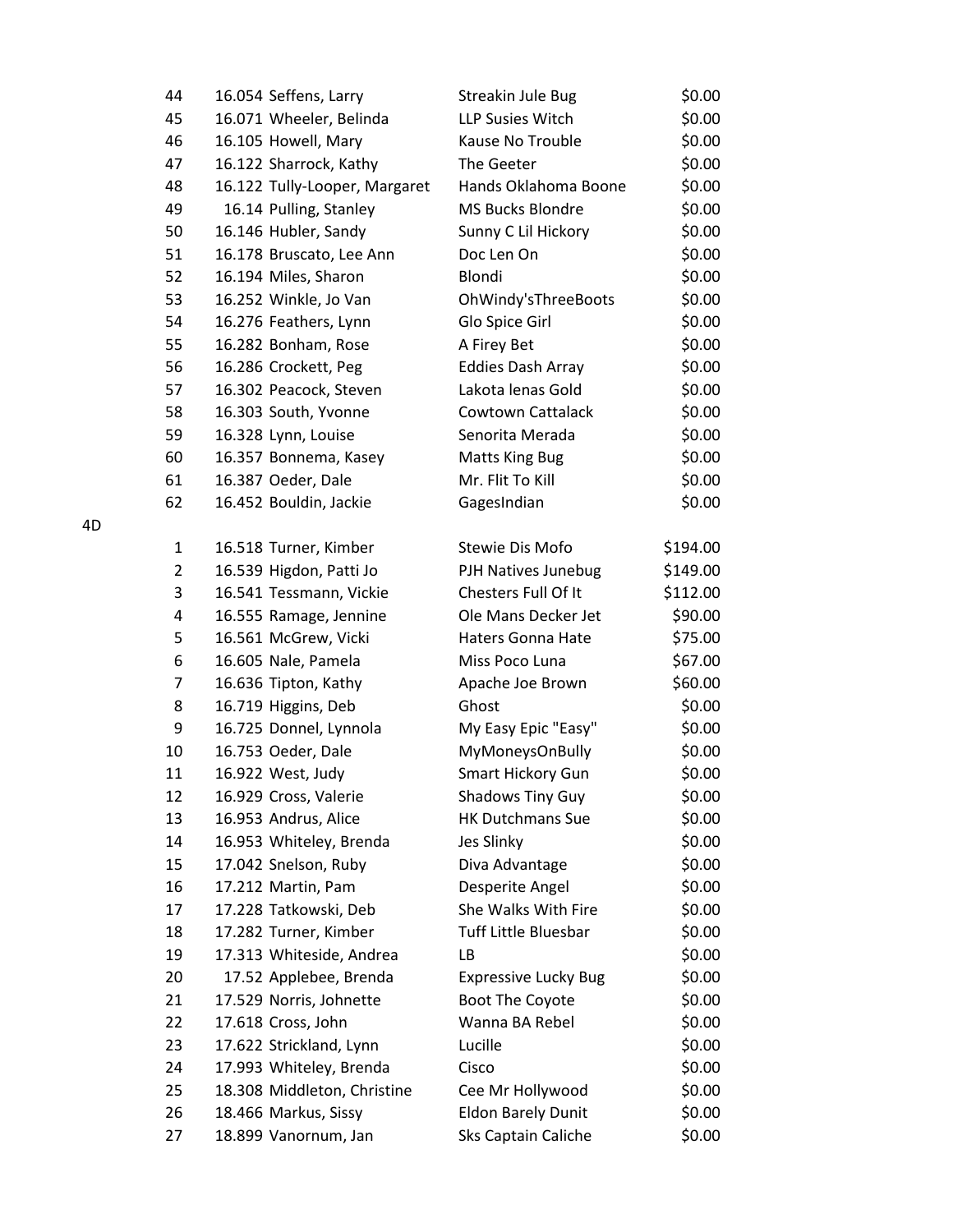| 28               | 19.859 Knotts, Terrie | Chasin Rubys Honor        | \$0.00 |
|------------------|-----------------------|---------------------------|--------|
| 29               | 25.701 Vogel, Terry   | <b>Super Frosted Bug</b>  | \$0.00 |
| Final Time $= 0$ |                       |                           |        |
| Disqualified     |                       |                           |        |
| 0                | 0 Bird, Linda         | DestaLenas Starlite       | \$0.00 |
| 0                | 0 Bishop, Dawn        | Red Peppy Anna            | \$0.00 |
| 0                | 0 Bouldin, Devon      | Movin Fire Frost          | \$0.00 |
| 0                | 0 Buckmeyer, Becky    | A Jacked Up Perk          | \$0.00 |
| 0                | 0 Campbell, Rita      | Siemons Prissey Perk      | \$0.00 |
| 0                | 0 Cory, Diana         | <b>Nicks Flying Bug</b>   | \$0.00 |
| 0                | 0 Crowhurst, Frances  | <b>Hot Toddy</b>          | \$0.00 |
| 0                | 0 Crowhurst, Frances  | Late Night Nuz            | \$0.00 |
| 0                | 0 Drewery, Debbie     | Nedra's Cash              | \$0.00 |
| 0                | 0 Faulk, Debi         | Holland's Supergirl       | \$0.00 |
| 0                | 0 Feathers, Lynn      | Quik Charge It            | \$0.00 |
| 0                | 0 Freels, Mary        | SF Ready or Not           | \$0.00 |
| 0                | 0 Glover, Charlene    | Chevy's Cinderella        | \$0.00 |
| 0                | 0 Green, Nancy        | Shiner's Colonet          | \$0.00 |
| 0                | 0 Harrington, Carol   | Y I jay r kirk            | \$0.00 |
| 0                | 0 Holder, Barbara     | Poppin Chocolate          | \$0.00 |
| 0                | 0 Horton, Donna       | Willy Be A Bully          | \$0.00 |
| 0                | 0 Kuhnhein, Robin     | DTF Sapranos Playboy      | \$0.00 |
| 0                | 0 Martin, Donna       | Judys Oklahoma Fuel       | \$0.00 |
| 0                | 0 Martin, Denise      | Lana Smokes Oh Cay        | \$0.00 |
| 0                | 0 McKim, Joni         | Firen Ta Fame             | \$0.00 |
| 0                | 0 McGinn, Gaye        | Starbert Roy Leo          | \$0.00 |
| 0                | 0 McCleary, Bonnie    | ChargeItToTheMax          | \$0.00 |
| 0                | 0 Moore, Valinda      | Dashing Canelo            | \$0.00 |
| 0                | 0 Peacock, Steven     | Lucks Nancy Star          | \$0.00 |
| 0                | 0 Penland, Linda      | Shine On The Rocks        | \$0.00 |
| 0                | 0 Powers, Bonnie      | A Frenchmans Valour       | \$0.00 |
| 0                | 0 Riley, Jana         | JLR One Slick Guy         | \$0.00 |
| 0                | 0 Riley, Jana         | JLR FIre On Parade        | \$0.00 |
| 0                | 0 Robertson, Anita    | CJ TaFame                 | \$0.00 |
| 0                | 0 Scammahorn, Lana    | Bennysbagtrix             | \$0.00 |
| 0                | 0 Silvers, Melissa    | Laica Rollin Stone        | \$0.00 |
| 0                | 0 Sorrells, Mary      | <b>Bubba Guy</b>          | \$0.00 |
| 0                | 0 Sparks, Rose        | Sheza Classy Rebel        | \$0.00 |
| 0                | 0 Strickland, Lynn    | <b>High Flautin Flame</b> | \$0.00 |
| 0                | 0 Walker, Mary        | Perculatin                | \$0.00 |
| 0                | 0 Wall, Mike          | CF Shockingly French      | \$0.00 |
| 0                | 0 West, Sharon        | Frenchmen'sGloNGhost      | \$0.00 |
| 0                | 0 Winings, Cindy      | WH Big Boy Holiday        | \$0.00 |
| 0                | 0 Winkle, Jo Van      | Perks Wild Hayday         | \$0.00 |
| 0                | 0 Wills, LeAnn        | ShootYeahShe'sSassy       | \$0.00 |
| 0                | 0 Roberts, Vicky      | <b>Smokey Skies</b>       | \$0.00 |
| 0                | 0 Roberts, Richie     | Gator                     | \$0.00 |